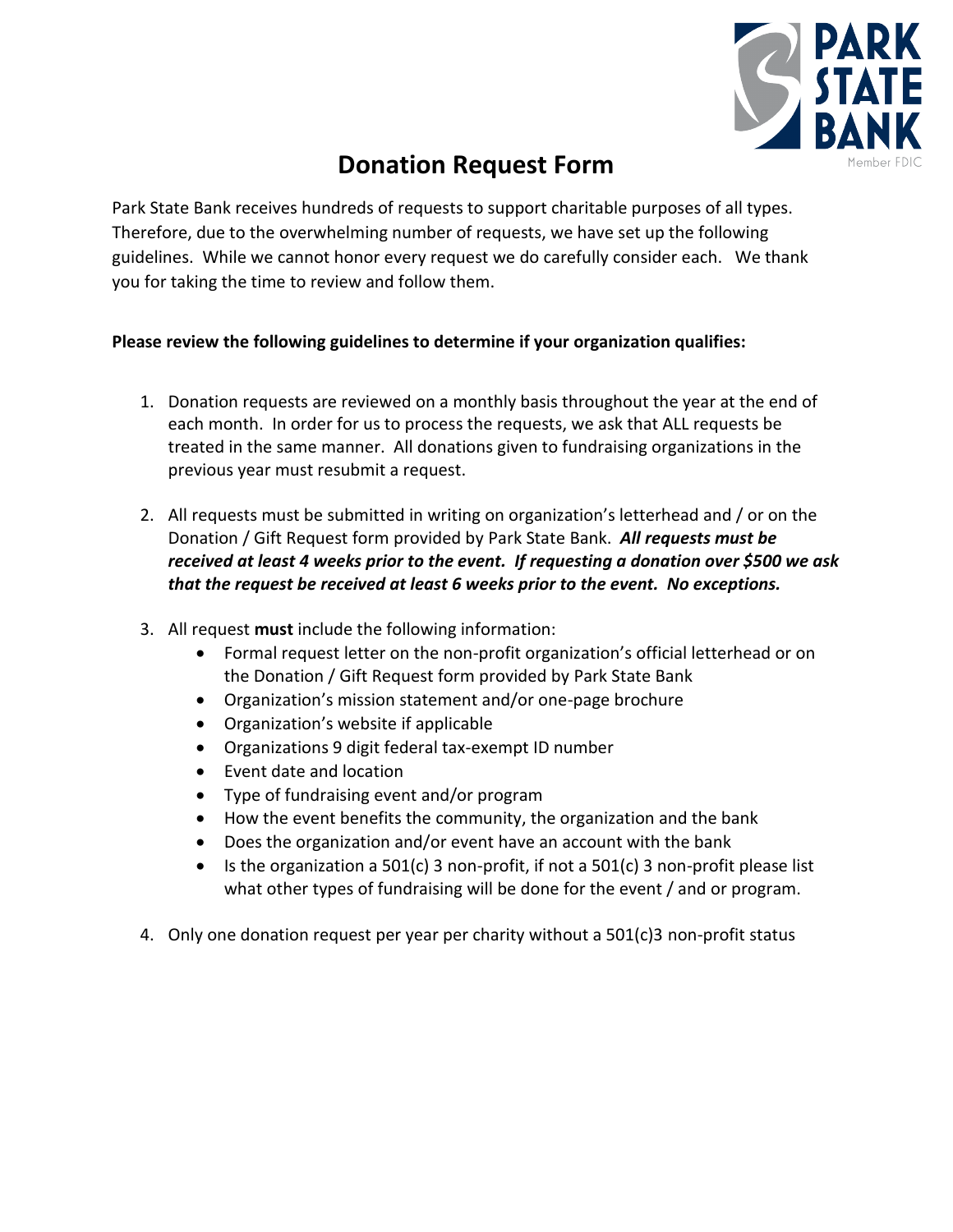

## **Giving Opportunities**

#### Monetary Donation or Sponsorship

Park State Bank makes contributions to local, community based 501(c) 3 non-profit organizations conducting charitable work to benefit the communities we serve. Monetary donations are provided based on the guidelines set forth.

### In-Kind Donations

Park State Bank makes in-kind donations of merchandise or logo items for non-profit events. A minimum of four week's advanced noticed is required to process in-kinds.

### Volunteers

While we're proud to be able to support our local community organizations financially, we believe that in order to make a community really shine, nothing less than a little elbow grease will do. Our volunteer program allows our employees to give their time and talents.

#### **Limitations**

Park State Bank does not make contributions to support certain types of organizations, activities, or purposes. These include, but are not limited to the following:

- Programs of national scope that do not specifically benefit our market area
- International organizations
- Fraternal, veteran, or alumni organizations outside our market area
- Social Groups
- Political Organizations
- Campaign causes or candidates
- Religious purposes
- Environmental Causes
- **Individuals seeking donations for personal expenses in which they participate in a charity event (benefit walks/runs/bike tours, benefit dinners, camps, and so forth).**
- Individuals seeking donations for sponsorships for race and/or stock cars, snowmobiles and so forth.

Please also include in your request any public exposure donators will receive, such as program listings, newspaper or TV coverage and so forth.

We thank you again for taking the time to follow these guidelines.